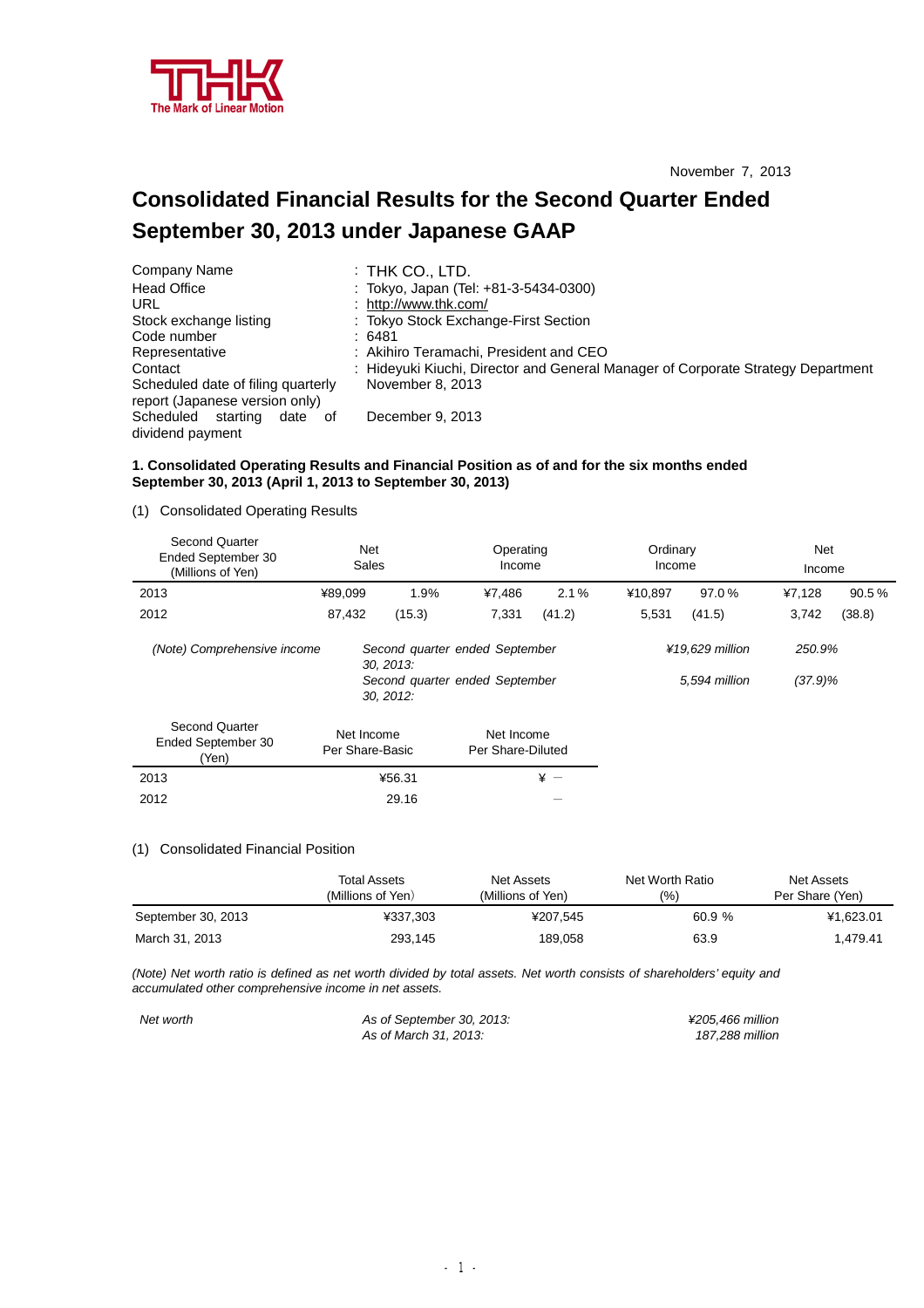# **2. Dividends**

|                  |                                              | Dividend Per Share (Yen)                           |                                                  |          |       |
|------------------|----------------------------------------------|----------------------------------------------------|--------------------------------------------------|----------|-------|
|                  | <b>First Quarter</b><br>End as of<br>June 30 | <b>Second Quarter</b><br>End as of<br>September 30 | <b>Third Quarter</b><br>End as of<br>December 31 | Year end | Total |
| 2013 (Actual)    |                                              | 9.00                                               |                                                  | 9.00     | 18.00 |
| 2014 (Actual)    |                                              | 11.00                                              | n/a                                              | n/a      | n/a   |
| 2014 (Projected) | n/a                                          | n/a                                                |                                                  | 11.00    | 22.00 |

*(Note) Change in dividend projection: none* 

#### **3. Forecasts for the year ending March 31, 2014 (April 1, 2013 to March 31, 2014)**

|                               | Net<br>Sales<br>(Millions of Yen) | Operating<br>Income<br>(Millions of Yen) | Ordinary<br>Income<br>(Millions of Yen) | Net<br>Income<br>(Millions of Yen) | Net Income<br>per Share<br>'Yen) |
|-------------------------------|-----------------------------------|------------------------------------------|-----------------------------------------|------------------------------------|----------------------------------|
| Year ending March 31,<br>2014 |                                   |                                          |                                         |                                    |                                  |
| (amount)                      | ¥190,000                          | ¥20.000                                  | ¥20.800                                 | ¥14.200                            | ¥112.17                          |
| (percentage)                  | 12.8%                             | 71.0%                                    | 40.9%                                   | 44.8%                              | n/a                              |

*(Note 1) Change in forecasts: none* 

(Note 2) The above forecasts are based upon the information currently available at the time of the announcement of this *report. Actual performance may differ from the estimates due to various unforeseen factors.* 

## **4.Other Financial Information**

- (1) Significant change in scope of consolidation: None
- (2) Simplified or particular accounting treatment for quarterly financial statements:

### *(Income taxes)*

Certain consolidated subsidiaries determine their income tax expenses by multiplying net income for the quarter period by the estimated effective tax rate applicable to the fiscal year.

- (3) Changes in accounting policy/treatment/presentation manner for quarterly financial statements: None
- (4) Changes in accounting policy/treatment/presentation manner due to:

| a. Changes in accounting standard | None |
|-----------------------------------|------|
| b. Other changes                  | None |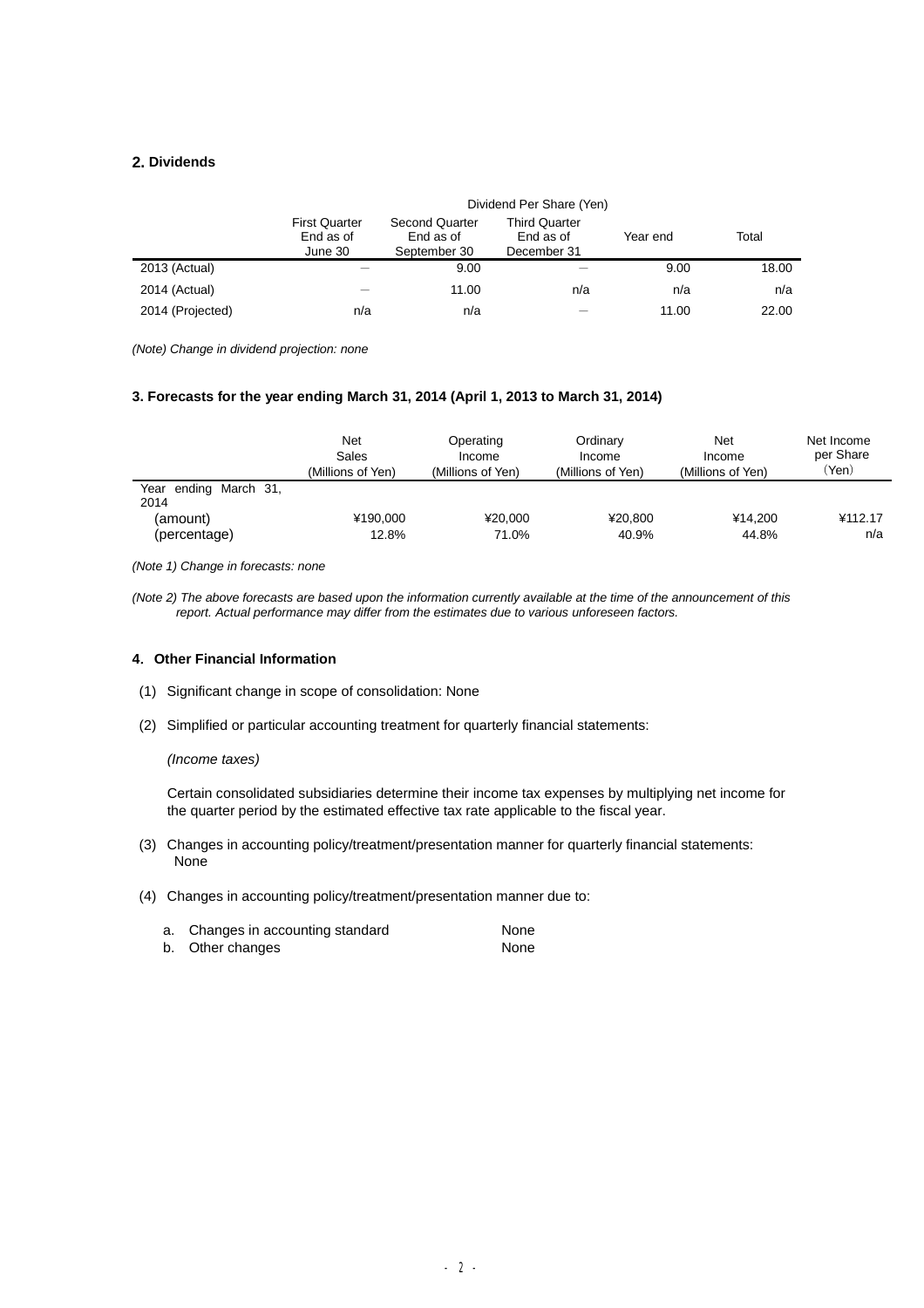# (5) Number of shares

| a. | Common stock issued, including treasury                     |                                          | (shares)                   |
|----|-------------------------------------------------------------|------------------------------------------|----------------------------|
|    | stock, as of:                                               | September 30, 2013<br>March 31, 2013     | 133,856,903<br>133,856,903 |
| b. | Treasury stock as of:                                       | September 30, 2013<br>March 31, 2013     | 7,261,598<br>7,260,392     |
| c. | Average number of common stock for the six<br>months ended: | September 30, 2013<br>September 30, 2012 | 126,595,988<br>128,335,562 |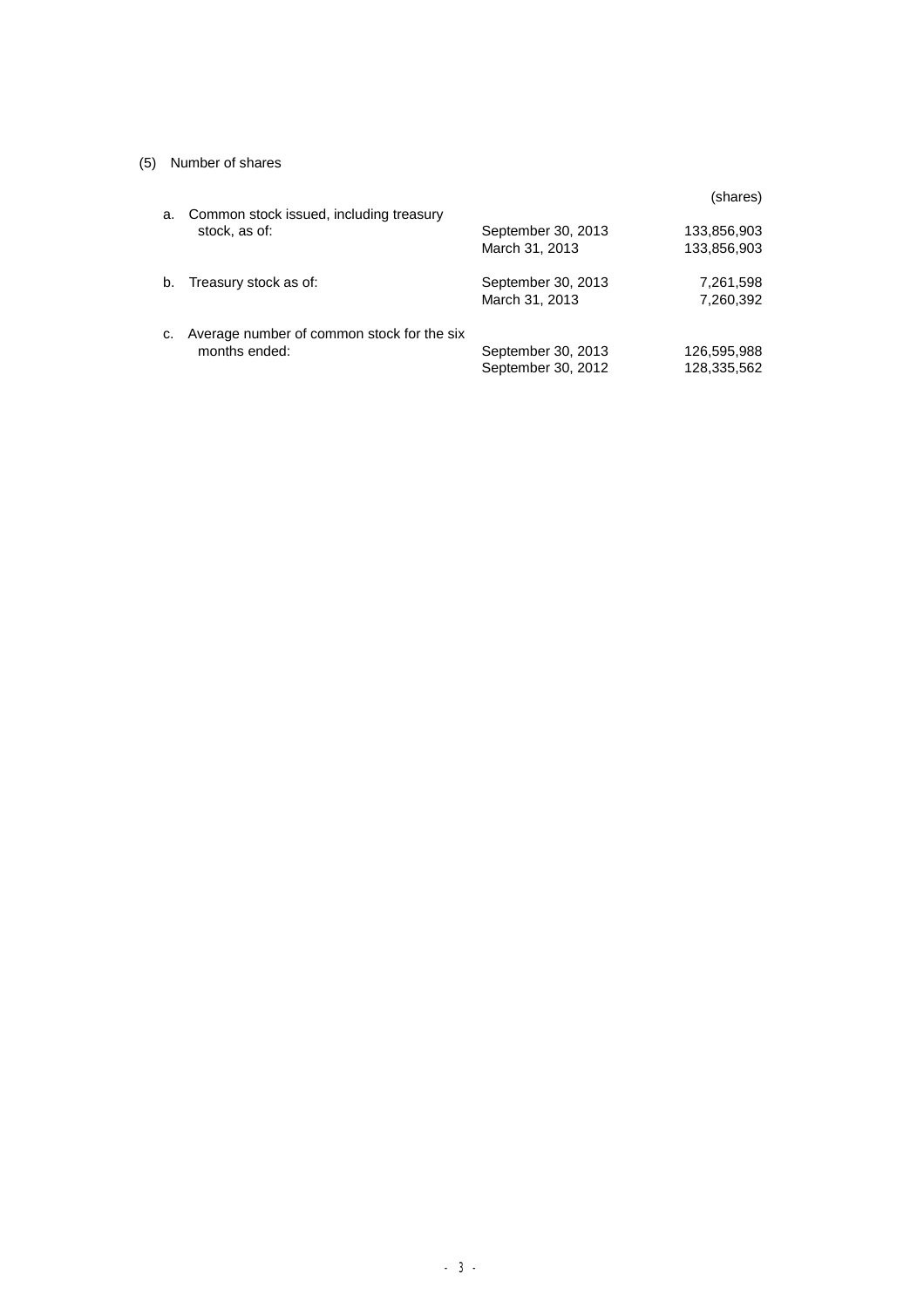# **Management's Discussion and Analysis**

**1. Operating results (April 1, 2013 to September 30, 2013)** 

During the second quarter of this fiscal year, while economic growths in emerging countries slowed down and recovery trends were seen in developed countries, the world economy recovered moderately. In Japan, while consumer spending was increasing by dint of high stock prices that improved consumer sentiment, the Japanese economy recuperated with signs of recovery in capital investments. In the overseas economy, while the economy in the United States of America was recovering buoyed by strong consumer spending and the European economy showed signs of recovery from the recession phase, the tempo of economic growths in emerging countries such as China slowed down with slumping domestic demand.

The THK Group has identified "Full-Scale Globalization" and the "Development of New Business Areas" as cornerstones of its growth strategy to actualize the latent demand for its products such as LM Guide. In addition, while new drivers of economic growths see the light after the failure of Lehman Brothers, the THK Group accelerates the growth strategy to capture the demand. Along with economic growths higher than developed countries, increase in demand for machinery and development in factory automation is anticipated particularly in emerging countries. In such a situation, the THK Group made proactive investments for future growths by strengthen sales, productivity and development in China and by expanding sales channels in India and ASEAN countries. In developed countries, demand for the THK Group's products in consumer goods domain is anticipated to expand because of the growing awareness of disaster countermeasures and progress of motorization. At the same time, the THK Group is focusing on exploitation of new markets to achieve widespread adoption of its products such as linear motion systems. In the second quarter of this year, while demand in the electronics industry showed a moderate recovery, the THK Group operated proactively to expand its sales with its strengthened operating structure. In addition, yen remained weak as compared to the level one year earlier and it resulted in increase in revenue generated in various areas. As a result, net sales for the second quarter amounted to ¥89,099 million, up ¥1,666 million, or 1.9%, compared to the figure one year earlier.

On the cost front, the THK Group implemented various activities to improve its productivity. Those activities include an across-the-division project to reinforce the operating foundations, namely, P25 Project. Such activities successfully streamlined fixed costs and lowered the variable cost ratio. As a result, the cost of sales to sales ratio improved by 1.3% from a year earlier to 71.7%.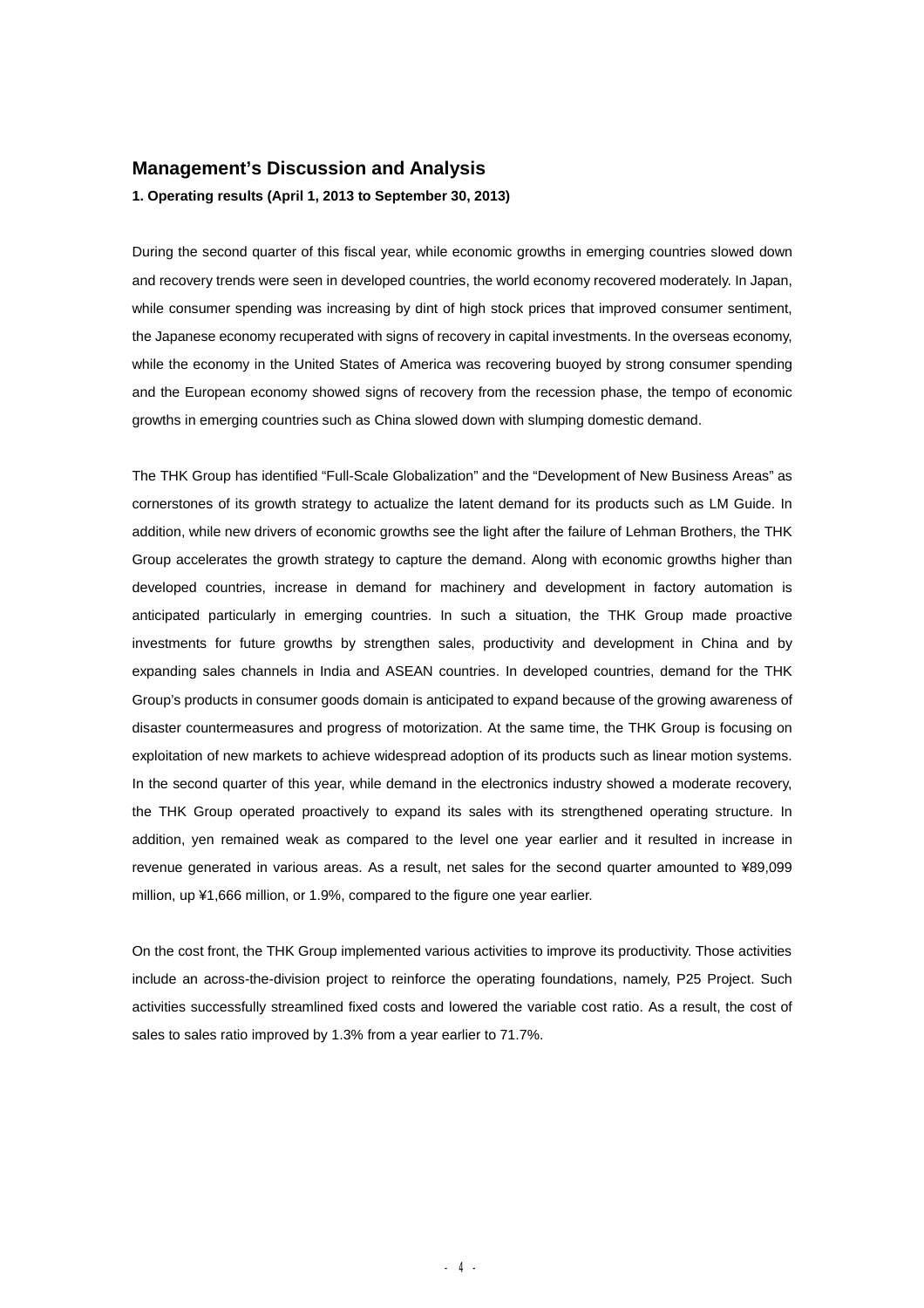As to selling, general and administrative expenses (SG&A), the THK Group made endeavors to contain costs and improve operating efficiency while sales were increasing. Ratio to net sales, however, worsened by 1.3% from a year earlier to 19.9 % due to increase in research and development costs for enhanced research activities.

As a result, operating income increased from a year earlier by ¥155 million, or 2.1%, to ¥7,486 million. The operating income to net sales ratio was 8.4%

Total non-operating income was ¥4,183 million. Major components of non-operating income were ¥3,200 million of net foreign exchange gain and ¥211 million of equity earnings of affiliates. Total non-operating expense was ¥773 million. Major components of non-operating expense were ¥408 million of interest expenses. As a result, ordinary income increased from a year earlier by ¥5,365 million, or 97.0%, to ¥10,897 million. Net income for the second quarter also increased from a year earlier by ¥3,385 million, or 90.5%, to ¥7,128 million.

#### **2. Segment Information**

#### (Japan)

In Japan, while consumer spending was increasing by dint of high stock prices that improved consumer sentiment, the Japanese economy recuperated with signs of recovery in capital investments. In the first half of this second quarter period, while there was a modest recovery trend in demand in the electronics industry, the THK Group operated proactively to capture the demand and cultivate new business fields such as seismic isolation and damping systems. Net sales for the quarter, however, amounted to ¥52,189 million, down ¥3,849 million, or 6.9%, compared to the figure one year earlier, due to weak demand in other industries and decrease of demand in the electronics industry in the latter half of the period. Operating income (segment income) amounted to ¥7,317 million, up ¥1,575 million, or 27.4%, from the figure one year earlier due to various operating activities such as our across-the-division project, namely, P25 Project. Such activities successfully streamlined fixed costs and lowered the variable cost ratio.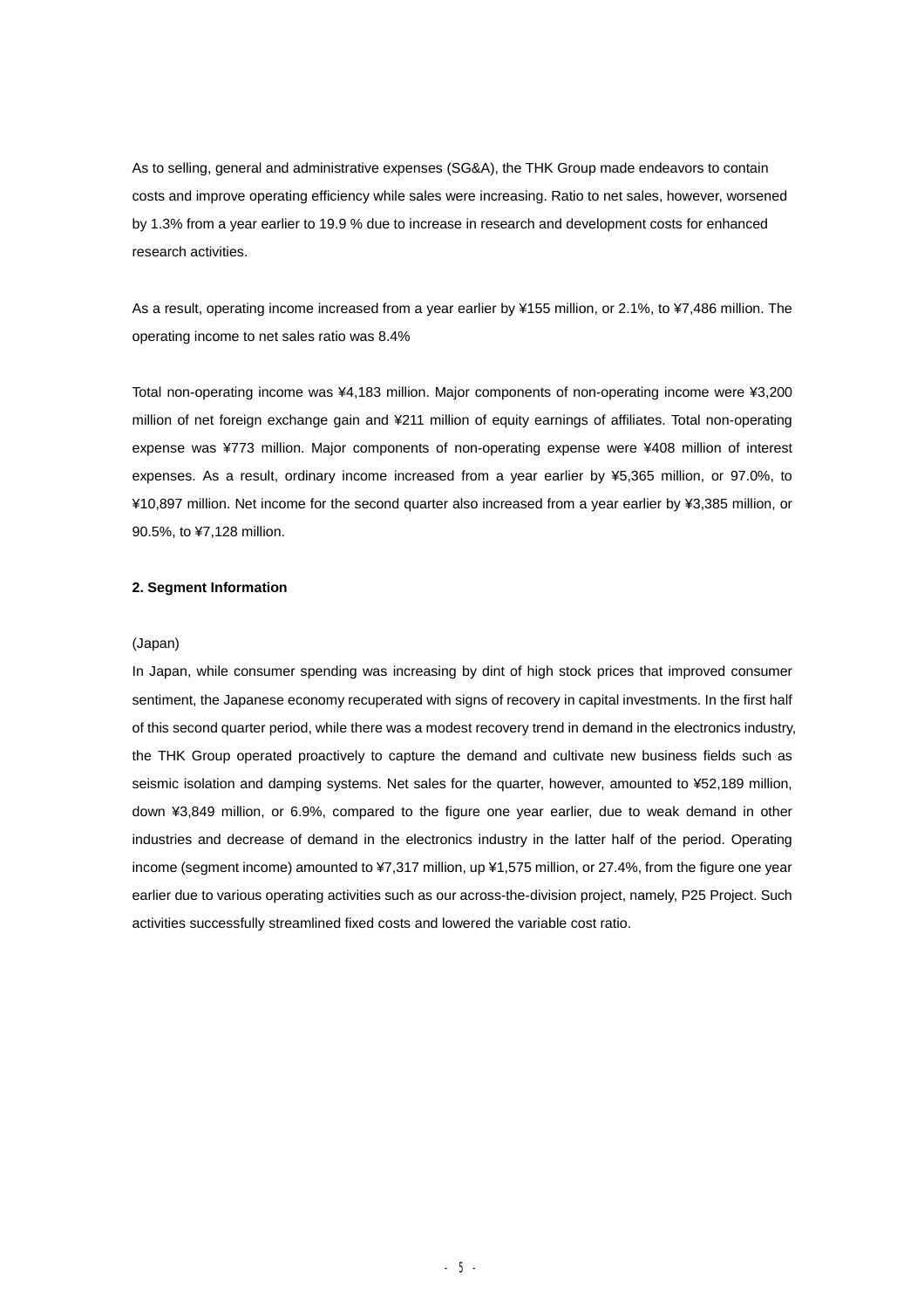#### (The Americas)

In the Americas, while consumer spending was strong, and automobile production was increasing, an upswing of capital investment continued. In such a situation, production and sales worked in unison to expand transactions with existing customers and to cultivate new business fields such as medical equipment, aircraft, and energy-related business. Based on these endeavors, sales were robust to the general machine industry, the electronics industry and the transportation equipment industry in particular, amounting to ¥13,896 million, up ¥2,499 million, or 21.9%, from the figure one year earlier. Operating income (segment income) amounted to ¥609 million, up ¥68 million, or 12.7%, from the figure one year earlier.

#### (Europe)

In Europe, while there were signs of recovery from the recession phase prolonged by the governmental debt problem, production and sales worked in unison to expand transactions with existing customers and to cultivate new business fields such as medical equipment, aircraft, and energy-related business. As a result, sales in Europe amounted to ¥8,628 million, up ¥315 million, or 3.8%, from the figure one year earlier, because of higher sales to the electronics industry and the transportation equipment industry. However, the THK Group recorded ¥451 million of operating loss (segment loss), a turnover of ¥481 million from the figure one year earlier.

#### (China)

In China, domestic demand was weak and it slowed down the economic growth. While there were signs of recovery in the demand situation in small-type products driven by investments in smart phones and tablet computers market, the THK Group implemented aggressive business activities with its strengthened sales channels. As a result, sales amounted to ¥8,914 million, up ¥2,444 million, or 37.8%, from the figure one year earlier. The profit decline ratio was successfully reduced as compared to the first quarter, however, the THK Group recorded ¥221 million of operating loss (segment loss), a turnover of ¥518 million, from the figure one year earlier due mainly to proactive investments for the future growth.

#### (Other)

In other countries and regions including Taiwan, India and ASEAN countries, while there were signs of recovery in the demand situation especially in the electronics industry and for small-type products, the THK Group continues to expand transactions with existing customers and to cultivate new customers. As a result, sales amounted to ¥5,470 million, up ¥256 million, or 4.9%, from the figure one year earlier. Operating income (segment income) amounted to ¥336 million, up ¥192 million, or 132.9%, from the figure one year earlier.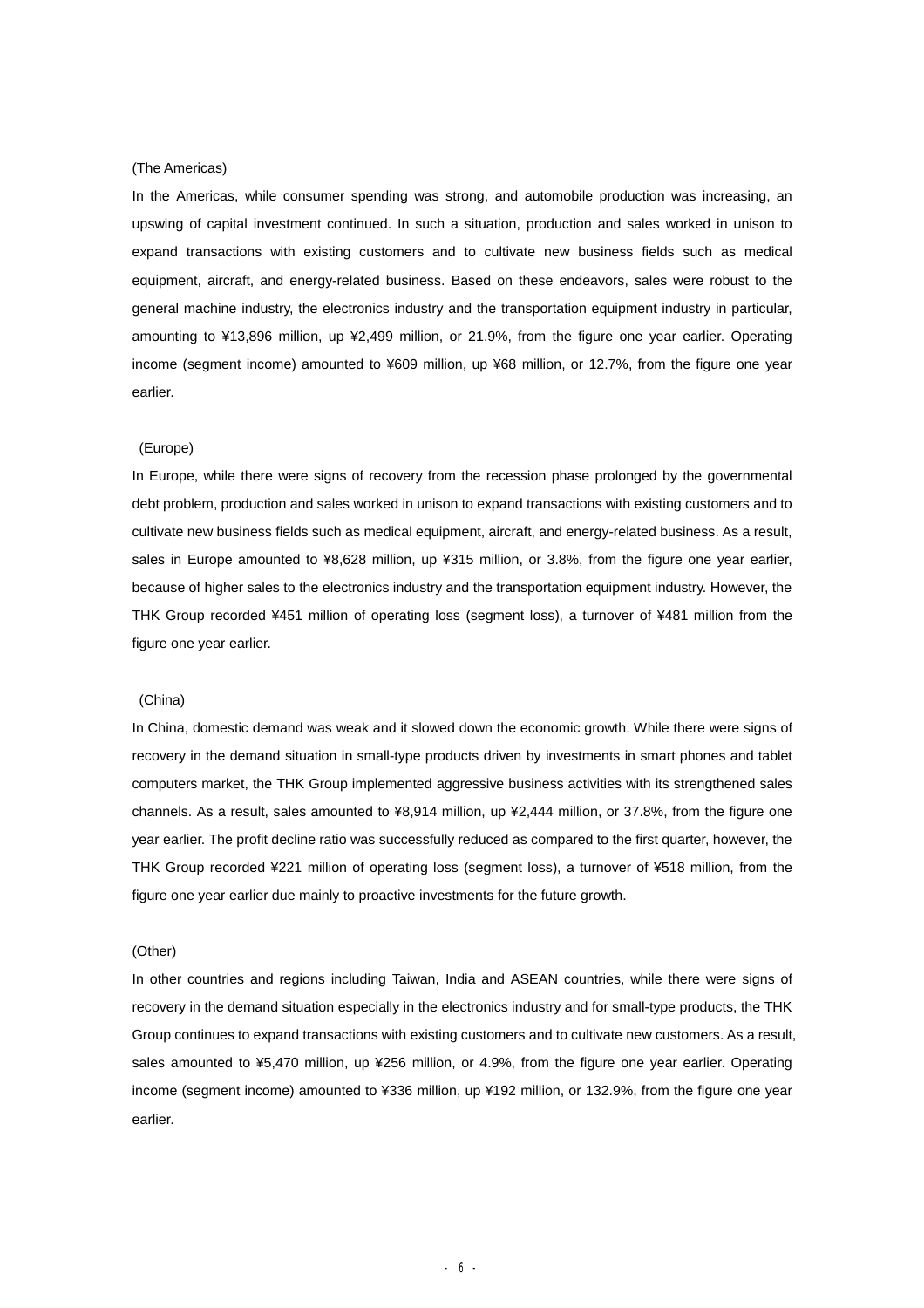# **3. Financial position (As of September 30, 2013)**

Total assets stood at ¥337,303 million, ¥44,157 million more than the previous fiscal year-end, due mainly to increase in cash and cash equivalents by ¥31,740 million, in accounts and notes receivable by ¥3,626 million, in merchandise and finished goods by ¥1,921 million, and in machinery and equipment by ¥2,874 million.

Total liabilities stood at ¥129,757 million, ¥25,670 million more than the previous fiscal year-end, due mainly to increase in accounts and notes payable by ¥4,393 million and issuance of ¥20,000 million bonds.

Net assets stood at ¥207,545 million, ¥18,487 million more than the previous fiscal year-end, due mainly to increase in retained earnings by ¥5,989 million and in foreign currency translation adjustments by ¥12,044 million.

# **4. Forecast for the fiscal year ending March 31, 2013**

No change from the forecasts reported in the announcement dated May 9, 2013.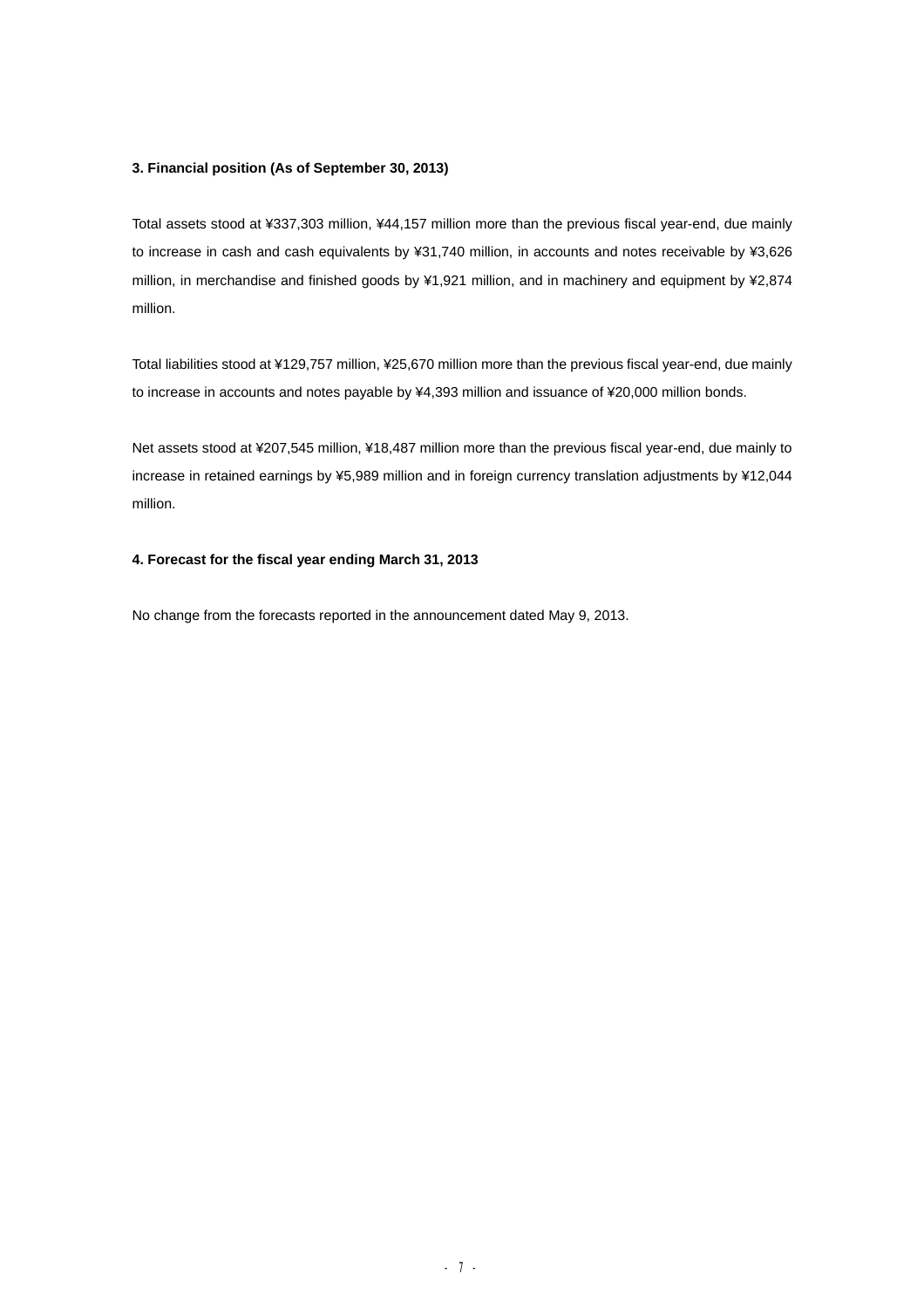# **Consolidated Financial Statements**

# (Millions of Yen) Year End -Previous Year Second Quarter End -Current Year As of March 31, 2013 As of September 30, 2013 **Assets**  Current Assets: Cash and cash equivalents **ACCO** X 415,967 **4115,967** 4147,708 Accounts and notes receivable 46,116 49,742 Merchandise and finished goods 8,125 9,125 11,046 Work in process and the set of the set of the set of the set of the set of the set of the set of the set of the set of the set of the set of the set of the set of the set of the set of the set of the set of the set of the Raw materials and supplies 10.685 11,374 Other current assets 8,392 Less: Allowance for bad debts (120) (115) Total current assets 193,940 232,981 Fixed Assets: Property, plant and equipment -net: Buildings and structures 26,066 27,035 Machinery and equipment 38,818 41,692 Other 22,812 22,551 22,651 Total property, plant and equipment -net 87,697 87,697 91,280 Intangibles Goodwill 1,170 1,065 Other 2,194 Total intangibles 3,259 Investments and Other Long-term investments in securities 6,839 5,839 Other 3,539 3,995 Less: Allowance for bad debts (57) (52) Total investments and other **8,740** 8,740 9,781 Total fixed assets 99,205 104,321 Total assets 293,145 337,303

# Consolidated Balance Sheets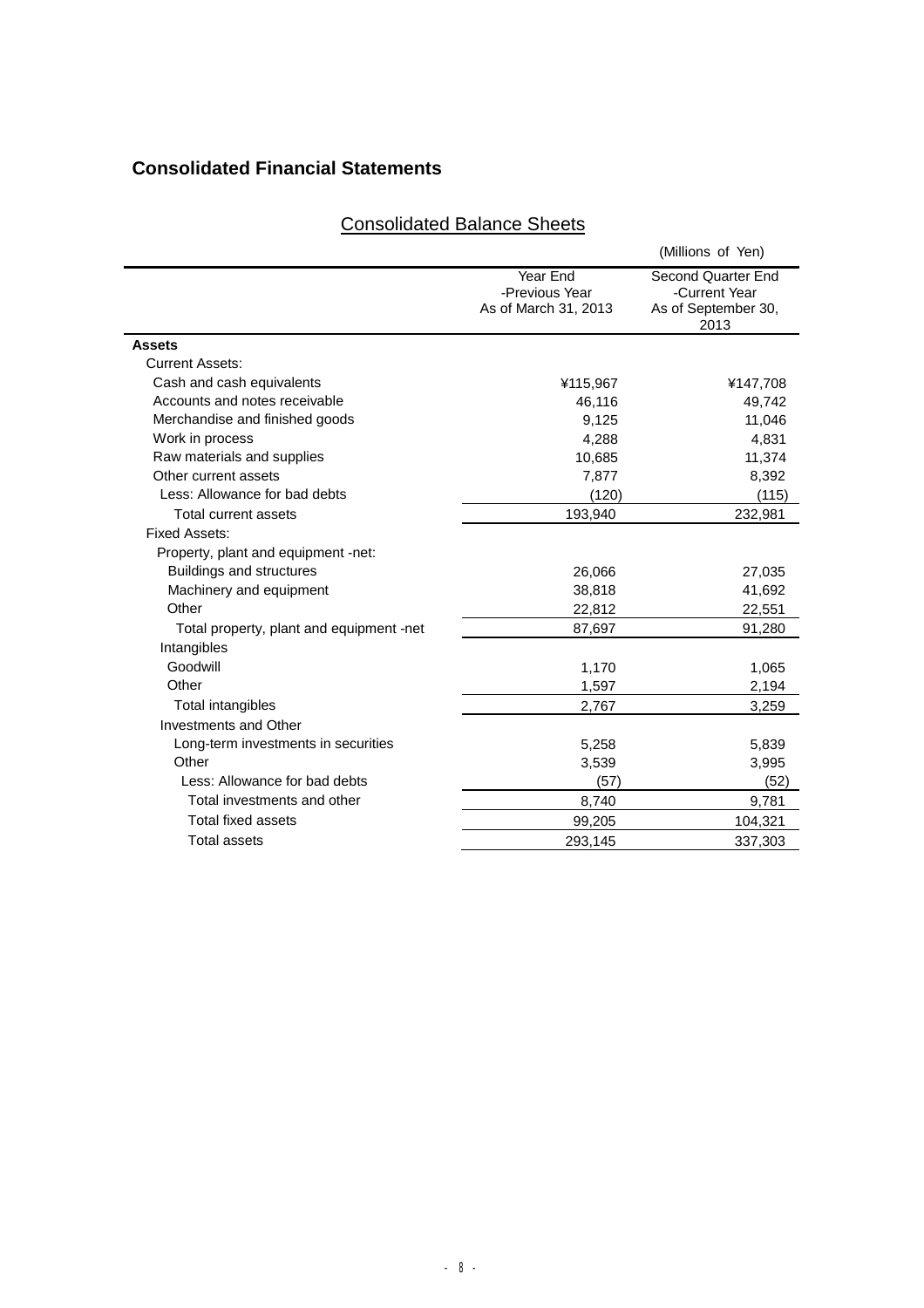|                                               |                                                    | (Millions of Yen)                                                  |
|-----------------------------------------------|----------------------------------------------------|--------------------------------------------------------------------|
|                                               | Year End<br>-Previous Year<br>As of March 31, 2013 | Second Quarter End<br>-Current Year<br>As of September 30,<br>2013 |
| <b>Liabilities</b>                            |                                                    |                                                                    |
| <b>Current Liabilities:</b>                   |                                                    |                                                                    |
| Accounts and notes payable                    | ¥20,846                                            | ¥25,240                                                            |
| Current portion of long-term bank loans       | 20,000                                             | 20,000                                                             |
| Current portion of bonds                      |                                                    | 10,000                                                             |
| Income taxes payable                          | 2,177                                              | 3,449                                                              |
| Accrued bonuses                               | 2,571                                              | 3,120                                                              |
| Other                                         | 10,061                                             | 9,337                                                              |
| <b>Total current liabilities</b>              | 55,656                                             | 71,147                                                             |
| Long-term Liabilities:                        |                                                    |                                                                    |
| <b>Bonds</b>                                  | 40,000                                             | 50,000                                                             |
| Reserve for employees' retirement benefits    | 3,008                                              | 3,013                                                              |
| Reserve for retirement benefits for directors |                                                    |                                                                    |
| and corporate auditors                        | 114                                                | 115                                                                |
| Reserve for product warranty                  | 132                                                | 155                                                                |
| Other                                         | 5,175                                              | 5,326                                                              |
| Total long-term liabilities                   | 48,430                                             | 58,610                                                             |
| <b>Total liabilities</b>                      | 104,087                                            | 129,757                                                            |
| <b>Net Assets</b>                             |                                                    |                                                                    |
| Shareholders' equity :                        |                                                    |                                                                    |
| Common stock                                  | 34,606                                             | 34,606                                                             |
| Additional paid-in capital                    | 44,584                                             | 44,584                                                             |
| Retained earnings                             | 128,416                                            | 134,405                                                            |
| Treasury stock                                | (13, 928)                                          | (13,930)                                                           |
| Total shareholders' equity                    | 193,678                                            | 199,665                                                            |
| Accumulated other comprehensive income:       |                                                    |                                                                    |
| Net unrealized gain on available-for-sale     |                                                    |                                                                    |
| securities                                    | 740                                                | 886                                                                |
| Foreign currency translation adjustments      | (7, 131)                                           | 4,913                                                              |
| Total accumulated other comprehensive         |                                                    |                                                                    |
| income                                        | (6, 390)                                           | 5,800                                                              |
| <b>Minority Interests</b>                     | 1,769                                              | 2,079                                                              |
| Total net assets                              | 189,058                                            | 207,545                                                            |
| Total liabilities and net assets              | 293,145                                            | 337.303                                                            |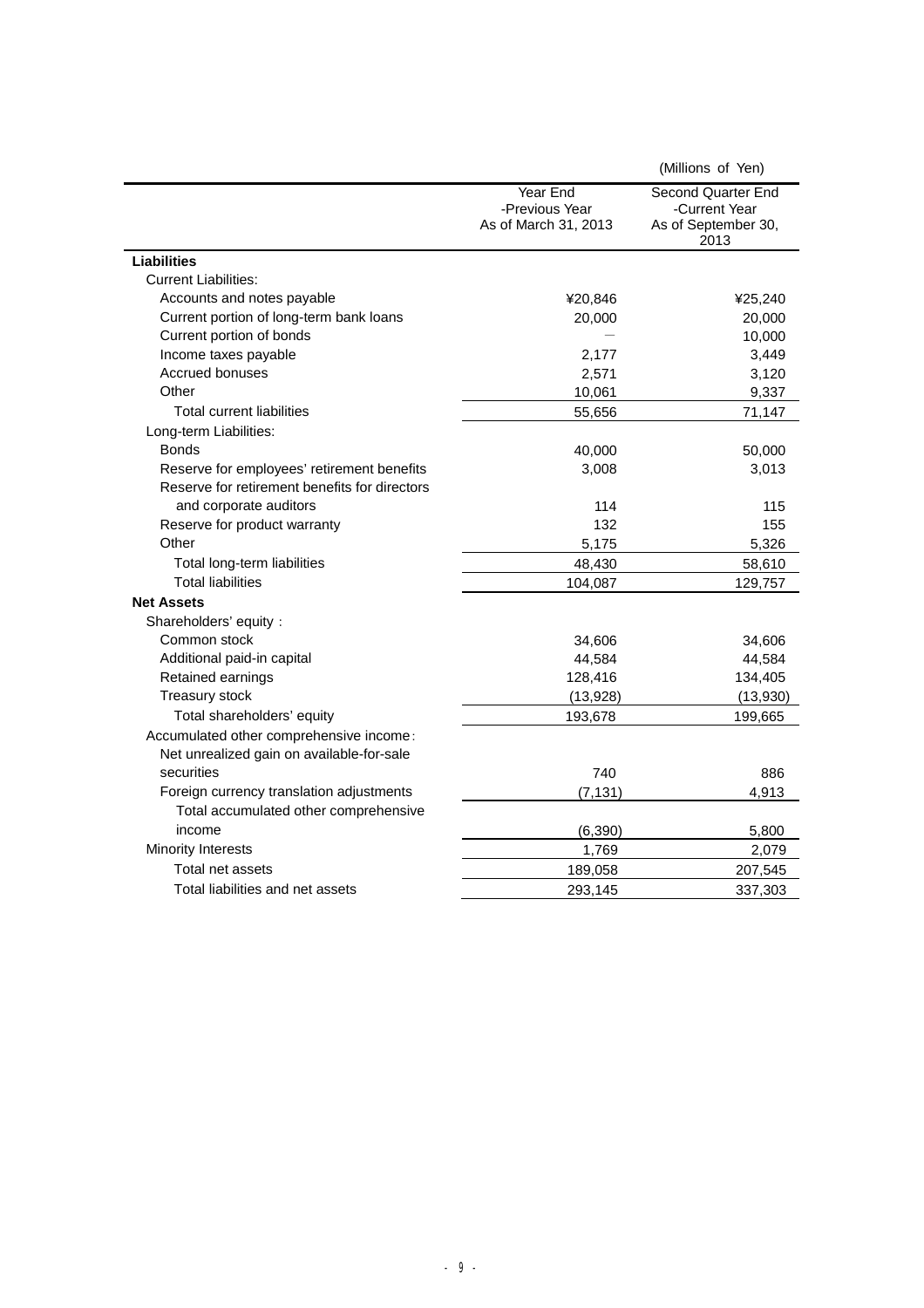# Consolidated Statements of Income

|                                                   |                                                                                              | (Millions of Yen)                                                                           |
|---------------------------------------------------|----------------------------------------------------------------------------------------------|---------------------------------------------------------------------------------------------|
|                                                   | Second Quarter Ended<br>September 30, 2012<br>(From April 1, 2012)<br>to September 30, 2012) | Second Quarter Ended<br>September 30, 2013<br>(From April 1, 2013<br>to September 30, 2013) |
| Net sales                                         | ¥87,432                                                                                      | ¥89,099                                                                                     |
| Cost of sales                                     | 63,838                                                                                       | 63,859                                                                                      |
| Gross profit                                      | 23,594                                                                                       | 25,239                                                                                      |
| Selling, general and administrative expenses      | 16,262                                                                                       | 17,753                                                                                      |
| Operating income                                  | 7,331                                                                                        | 7,486                                                                                       |
| Non-operating income:                             |                                                                                              |                                                                                             |
| Interest income                                   | 183                                                                                          | 199                                                                                         |
| Equity earnings of affiliates                     | 126                                                                                          | 211                                                                                         |
| Foreign exchange gain, net                        |                                                                                              | 3,200                                                                                       |
| Other                                             | 570                                                                                          | 571                                                                                         |
| Total non-operating income                        | 880                                                                                          | 4,183                                                                                       |
| Non-operating expense:                            |                                                                                              |                                                                                             |
| Interest expenses                                 | 355                                                                                          | 408                                                                                         |
| Foreign exchange loss, net                        | 2,157                                                                                        |                                                                                             |
| Other                                             | 166                                                                                          | 364                                                                                         |
| Total non-operating expenses                      | 2,679                                                                                        | 773                                                                                         |
| Ordinary income                                   | 5,531                                                                                        | 10,897                                                                                      |
| Extraordinary gains:                              |                                                                                              |                                                                                             |
| Gain on sales of property, plant and equipment    | 17                                                                                           | 4                                                                                           |
| Subsidy income                                    | 19                                                                                           |                                                                                             |
| Total extraordinary gains                         | 37                                                                                           | 4                                                                                           |
| Extraordinary losses:                             |                                                                                              |                                                                                             |
| Loss on sales and disposal of property, plant and |                                                                                              |                                                                                             |
| equipment                                         | 19                                                                                           | 21                                                                                          |
| Other                                             | 1                                                                                            |                                                                                             |
| Total extraordinary losses                        | 20                                                                                           | 21                                                                                          |
| Income before income taxes and minority interests | 5,548                                                                                        | 10,880                                                                                      |
| Income taxes-current                              | 1,375                                                                                        | 3,813                                                                                       |
| Income taxes-deferred                             | 389                                                                                          | (110)                                                                                       |
| Total income taxes                                | 1,764                                                                                        | 3,702                                                                                       |
| Income before minority interests                  | 3,783                                                                                        | 7,177                                                                                       |
| Minority interests in net income                  | 41                                                                                           | 48                                                                                          |
| Net income                                        | 3.742                                                                                        | 7,128                                                                                       |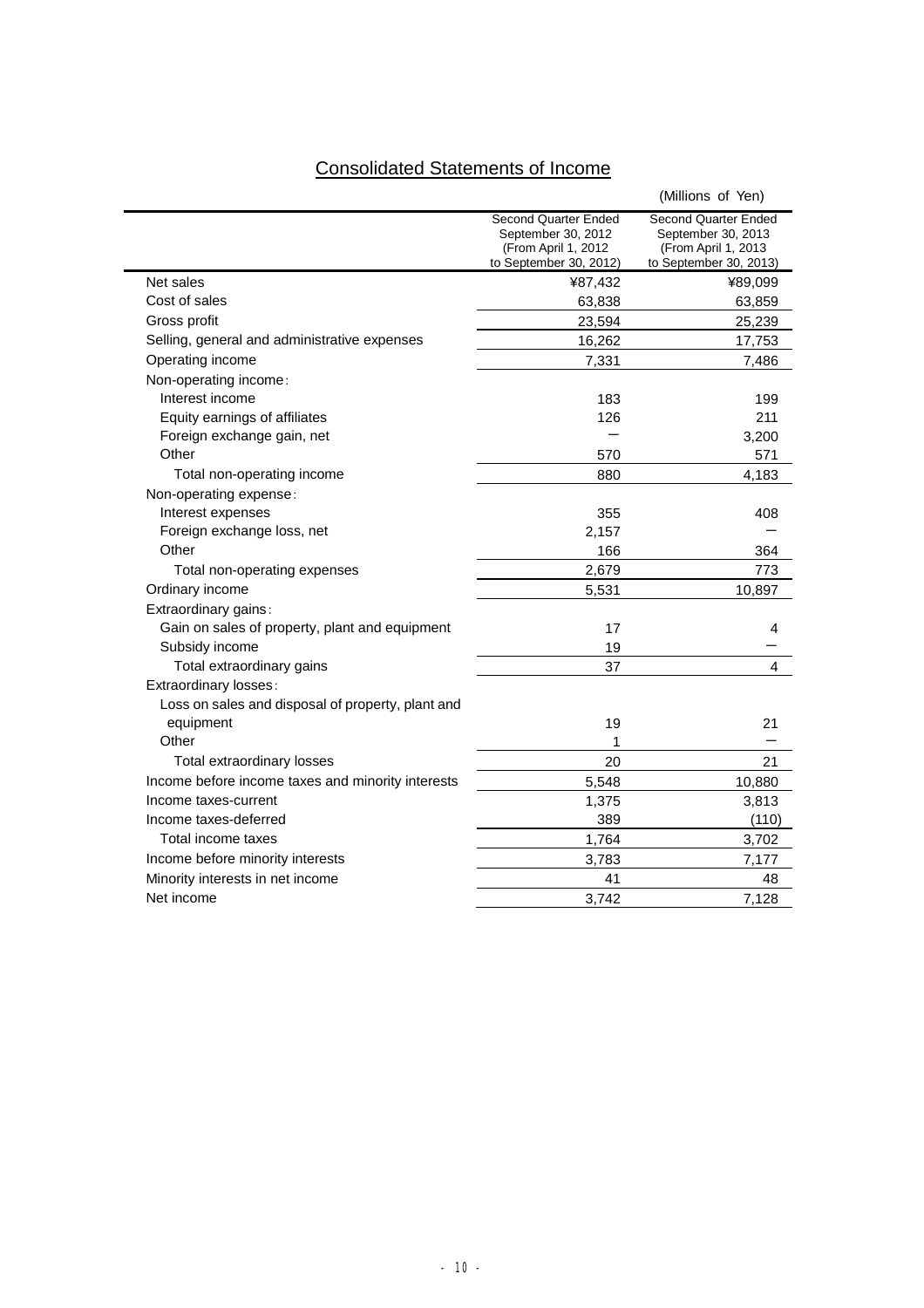|                                                                                    |                                                                                              | (Millions of Yen)                                                                            |
|------------------------------------------------------------------------------------|----------------------------------------------------------------------------------------------|----------------------------------------------------------------------------------------------|
|                                                                                    | Second Quarter Ended<br>September 30, 2012<br>(From April 1, 2012)<br>to September 30, 2012) | Second Quarter Ended<br>September 30, 2013<br>(From April 1, 2013)<br>to September 30, 2013) |
| Income before minority interests                                                   | ¥3,783                                                                                       | ¥7,177                                                                                       |
| Other comprehensive income:                                                        |                                                                                              |                                                                                              |
| Net unrealized gain (loss) on available-for-sale                                   |                                                                                              |                                                                                              |
| securities                                                                         | (449)                                                                                        | 142                                                                                          |
| Foreign currency translation adjustments<br>Share of other comprehensive income of | 2,203                                                                                        | 12,105                                                                                       |
| affiliates accounted under the equity method                                       | 56                                                                                           | 203                                                                                          |
| Total other comprehensive income                                                   | 1,810                                                                                        | 12,451                                                                                       |
| Comprehensive income                                                               | 5,594                                                                                        | 19,629                                                                                       |
| Attributable to:                                                                   |                                                                                              |                                                                                              |
| Shareholders of THK Co., Ltd.                                                      | 5,526                                                                                        | 19,319                                                                                       |
| Minority interests                                                                 | 67                                                                                           | 309                                                                                          |
|                                                                                    |                                                                                              |                                                                                              |

# Consolidated Statements of Comprehensive Income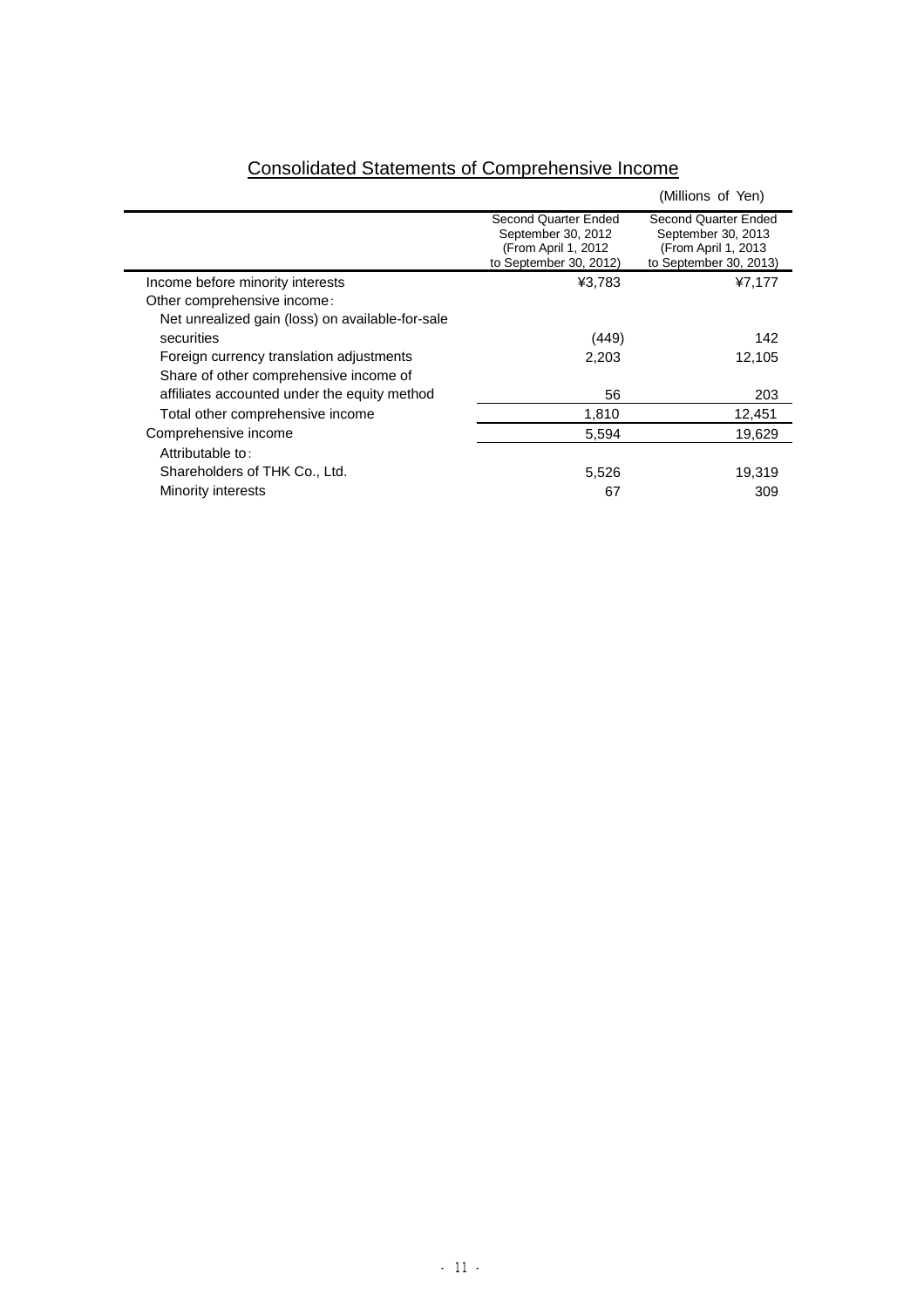# Consolidated Statements of Cash Flows

|                                                   |                                                                                             | (Millions of Yen)                                                                           |
|---------------------------------------------------|---------------------------------------------------------------------------------------------|---------------------------------------------------------------------------------------------|
|                                                   | Second Quarter Ended<br>September 30, 2012<br>(From April 1, 2012<br>to September 30, 2012) | Second Quarter Ended<br>September 30, 2013<br>(From April 1, 2013<br>to September 30, 2013) |
| Cash flows from operating activities:             |                                                                                             |                                                                                             |
| Income before income taxes and minority interests | ¥5,548                                                                                      | ¥10,880                                                                                     |
| Depreciation and amortization                     | 4,692                                                                                       | 5,432                                                                                       |
| Loss on sale/disposal of property, plant and      |                                                                                             |                                                                                             |
| equipment                                         | 1                                                                                           | 16                                                                                          |
| Increase (decrease) in provisions                 | (83)                                                                                        | 502                                                                                         |
| Interest and dividend income                      | (216)                                                                                       | (232)                                                                                       |
| Interest expenses                                 | 355                                                                                         | 408                                                                                         |
| Foreign exchange gain                             | (109)                                                                                       | (3,858)                                                                                     |
| Equity in earnings of affiliates                  | (126)                                                                                       | (211)                                                                                       |
| Loss on write-down of investments in securities   | 1                                                                                           |                                                                                             |
| Amortization of goodwill                          | 268                                                                                         | 178                                                                                         |
| Decrease (increase) in trade receivables          | 3,272                                                                                       | (2,061)                                                                                     |
| Decrease (increase) in inventories                | 1,024                                                                                       | (1, 354)                                                                                    |
| Increase (decrease) in trade payables             | (1,544)                                                                                     | 2,961                                                                                       |
| Other                                             | 1,086                                                                                       | 1,417                                                                                       |
| Subtotal                                          | 14,171                                                                                      | 14,078                                                                                      |
| Interest and dividend received                    | 365                                                                                         | 382                                                                                         |
| Interest paid                                     | (356)                                                                                       | (361)                                                                                       |
| Income taxes refunded (paid)                      | (1,982)                                                                                     | (2,320)                                                                                     |
| Net cash provided by operating activities         | 12,198                                                                                      | 11,779                                                                                      |
| Cash flows from investing activities:             |                                                                                             |                                                                                             |
| Purchase of property, plant and equipment         | (7, 339)                                                                                    | (5,254)                                                                                     |
| Proceeds from sale of property, plant and         |                                                                                             |                                                                                             |
| equipment                                         | 67                                                                                          | 180                                                                                         |
| Purchase of investments in securities             | (8)                                                                                         | (8)                                                                                         |
| Increase in loans receivable                      | (36)                                                                                        | (0)                                                                                         |
| Collection on loans                               | 1                                                                                           | 1                                                                                           |
| Purchase of a subsidiary's stock from minority    |                                                                                             |                                                                                             |
| shareholders                                      | (240)                                                                                       |                                                                                             |
| Other                                             | 0                                                                                           | (28)                                                                                        |
| Net cash used in investing activities             | (7, 554)                                                                                    | (5, 110)                                                                                    |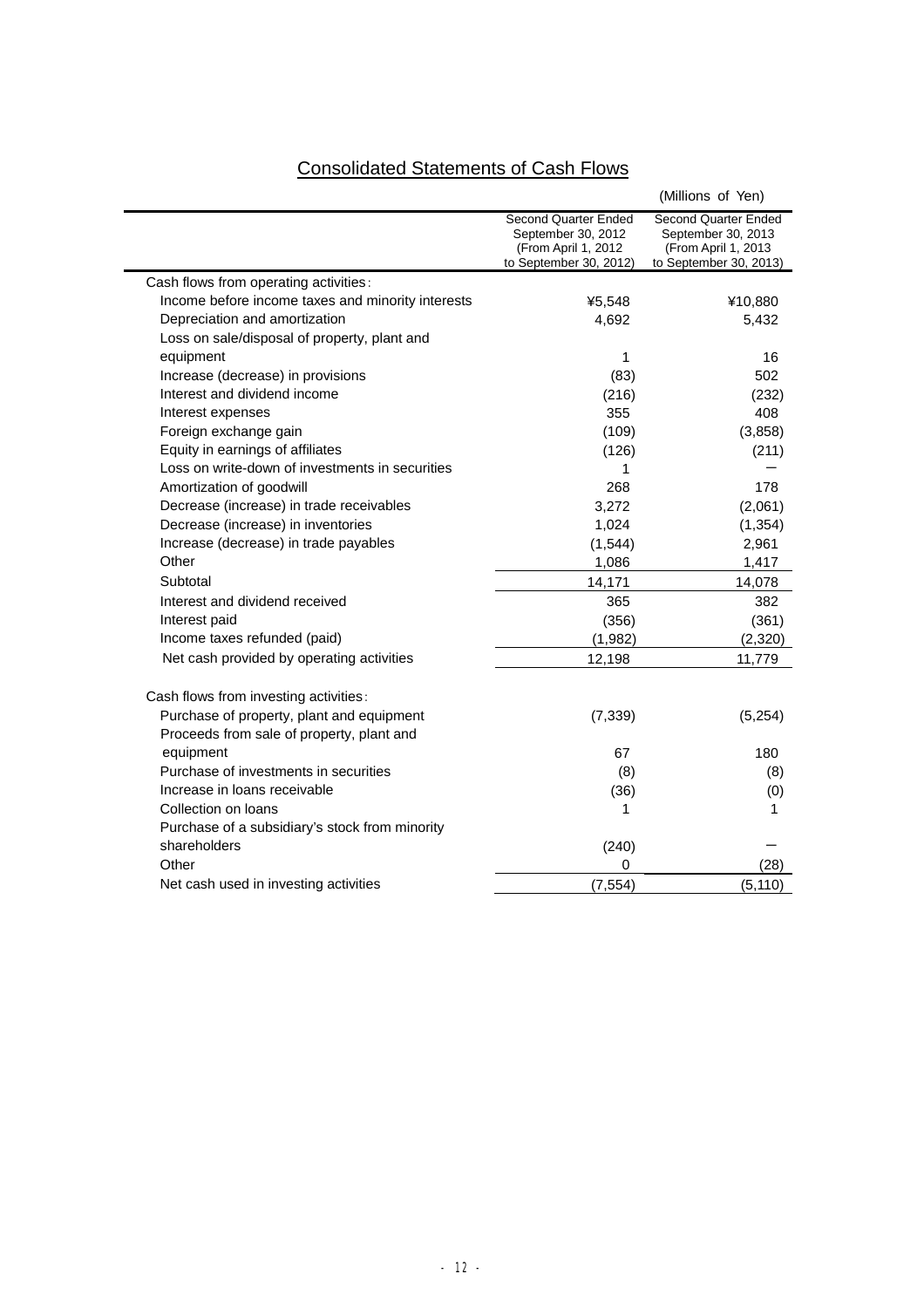|                                                      | Second Quarter Ended<br>September 30, 2012<br>(From April 1, 2012)<br>to September 30, 2012) | Second Quarter Ended<br>September 30, 2013<br>(From April 1, 2013<br>to September 30, 2013) |
|------------------------------------------------------|----------------------------------------------------------------------------------------------|---------------------------------------------------------------------------------------------|
| Cash flows from financing activities:                |                                                                                              |                                                                                             |
| Proceeds from issuance of bonds                      |                                                                                              | 20,000                                                                                      |
| Dividends paid                                       | (1, 417)                                                                                     | (1, 136)                                                                                    |
| Dividends paid to minority shareholders              |                                                                                              | (3)                                                                                         |
| Purchase of treasury stocks                          | (2,564)                                                                                      | (2)                                                                                         |
| Proceeds from sales of treasury stocks               |                                                                                              | 0                                                                                           |
| Repayments of lease obligations                      | (102)                                                                                        | (120)                                                                                       |
| Net cash provided (used) in financing activities     | (4,084)                                                                                      | 18,737                                                                                      |
| Foreign currency translation adjustments on cash and |                                                                                              |                                                                                             |
| cash equivalents                                     | 601                                                                                          | 6,334                                                                                       |
| Net increase in cash and cash equivalents            | 1,160                                                                                        | 31,740                                                                                      |
| Cash and cash equivalents, beginning of the period   | 110,788                                                                                      | 115,967                                                                                     |
| Cash and cash equivalents, end of the period         | 111,949                                                                                      | 147,708                                                                                     |